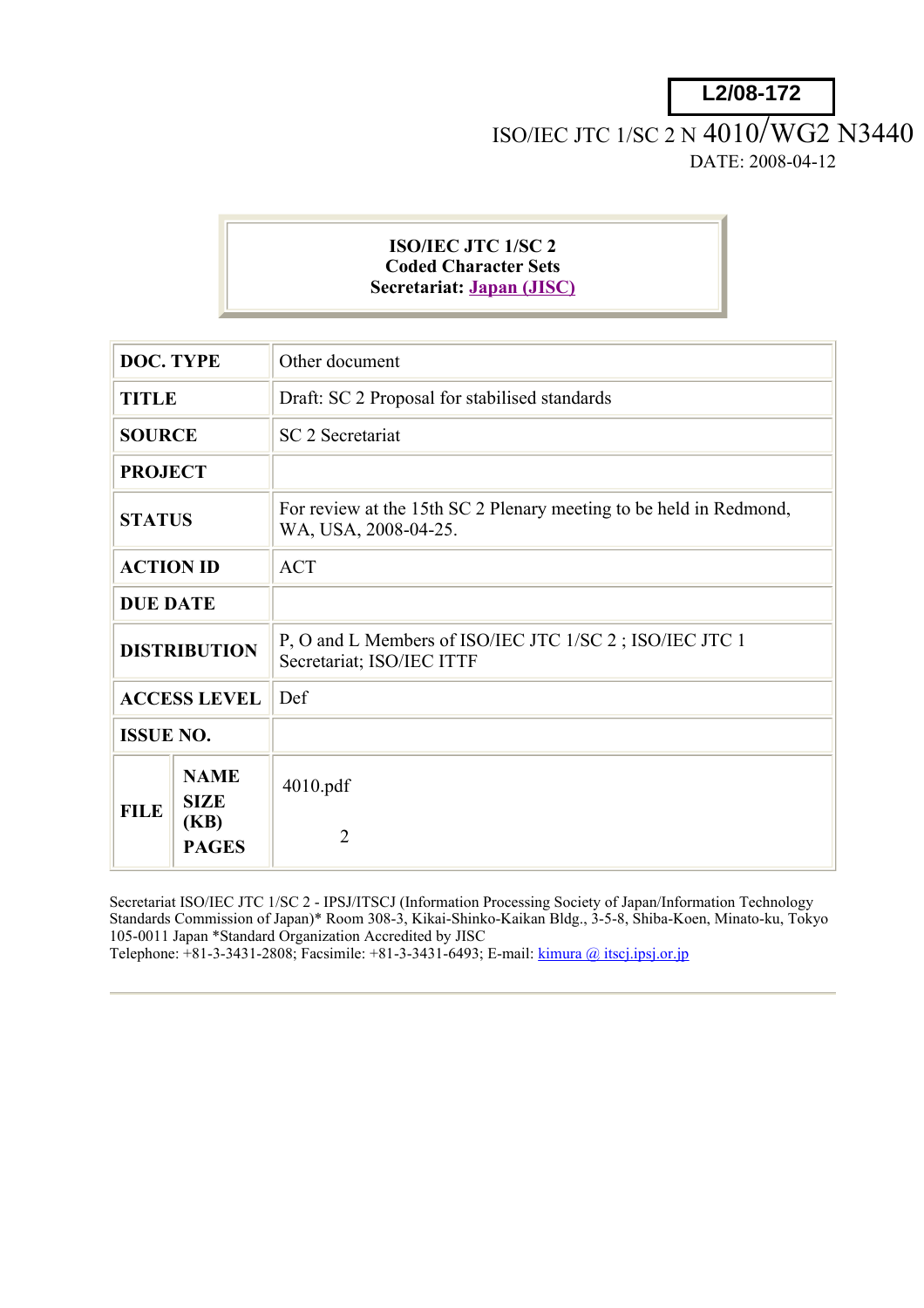## Draft: SC 2 Proposal for stabilised standards

SC 2 recommends to JTC 1 that the following standards be stabilized.

Rationale: These coded character set standards have been widely used and basically did not change its basic architecture and repertoire. There is little chance to revise these standards.

ISO 8957: 1996 Information and documentation -- Hebrew alphabet coded character sets for bibliographic information interchange

ISO 6861: 1996

Information and documentation -- Glagolitic alphabet coded character set for bibliographic information interchange

ISO/IEC 6937: 2001 Code graphic character set for text communication

ISO/IEC 10538: 1991 Control functions for text communication

ISO/IEC 8859-2: 1999 8-bit single-byte coded graphic character sets -- Part 2: Latin alphabet No. 2

ISO/IEC 8859-3: 1999 8-bit single-byte coded graphic character sets -- Part 3: Latin alphabet No. 3

ISO/IEC 8859-5: 1999 8-bit single-byte coded graphic character sets -- Part 5: Latin/Cyrillic alphabet

ISO/IEC 8859-6:1999 8-bit single-byte coded graphic character sets -- Part 6: Latin/Arabic alphabet

ISO/IEC 8859-8: 1999 8-bit single-byte coded graphic character sets -- Part 8: Latin/Hebrew alphabet